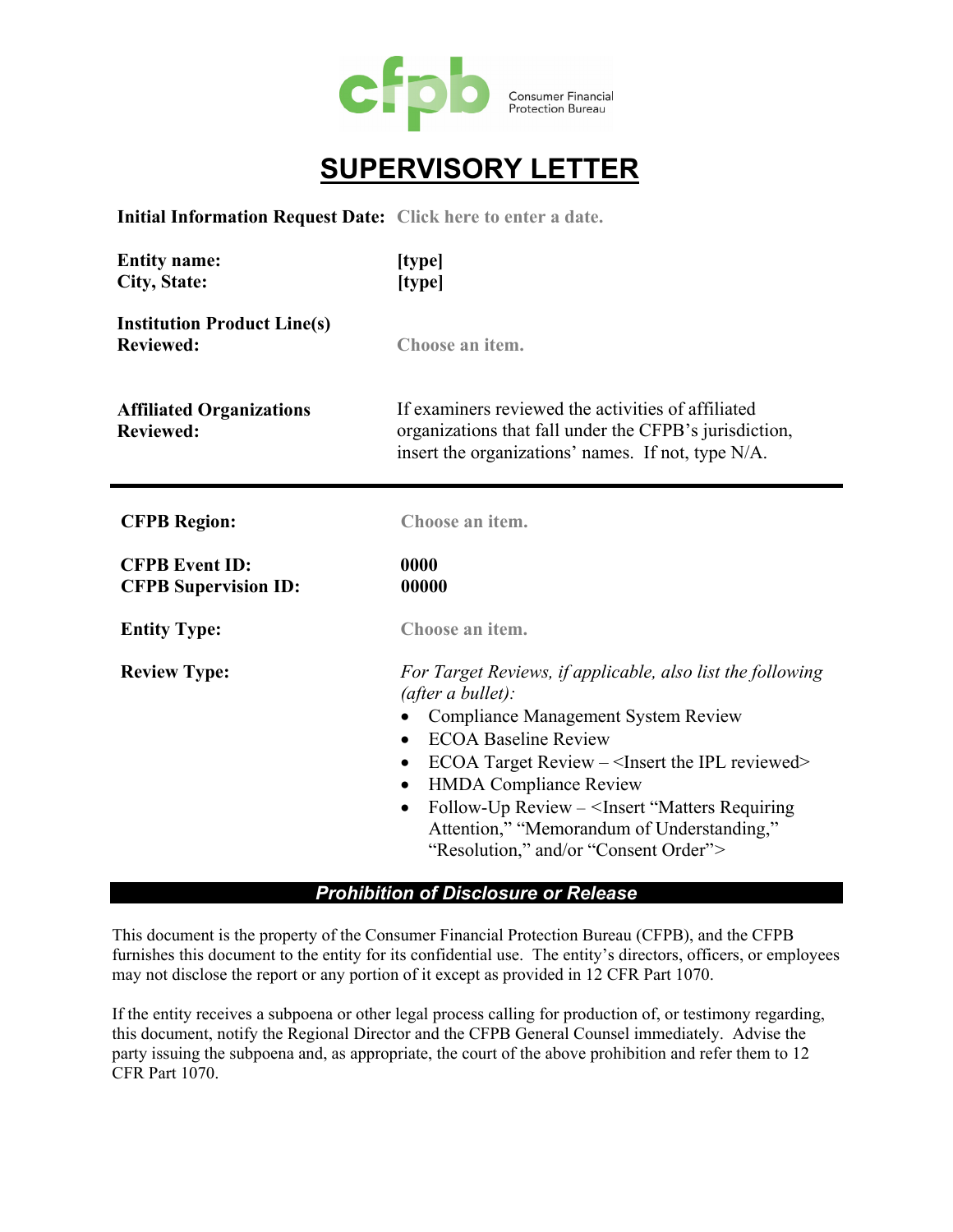# **Table of Contents**

| <b>SCOPE OF REVIEW</b>                                                          | X           |
|---------------------------------------------------------------------------------|-------------|
| CONCLUSIONS AND COMMENTS                                                        | X           |
| <b>MATTERS REQUIRING ATTENTION</b>                                              | X           |
| <b>REVIEW AND FINDINGS</b>                                                      | X           |
| <b>COMPLIANCE MANAGEMENT REVIEW</b>                                             | X           |
| AREA REVIEWED: Choose an item.                                                  | X           |
| AREA REVIEWED: Choose an item.                                                  | X           |
| AREA REVIEWED: Choose an item.                                                  | X           |
| AREA REVIEWED: ECOA Target Review - <insert ipl="" reviewed="" the=""></insert> | X           |
| AREA REVIEWED: HMDA Compliance Review                                           | $\mathbf X$ |
|                                                                                 |             |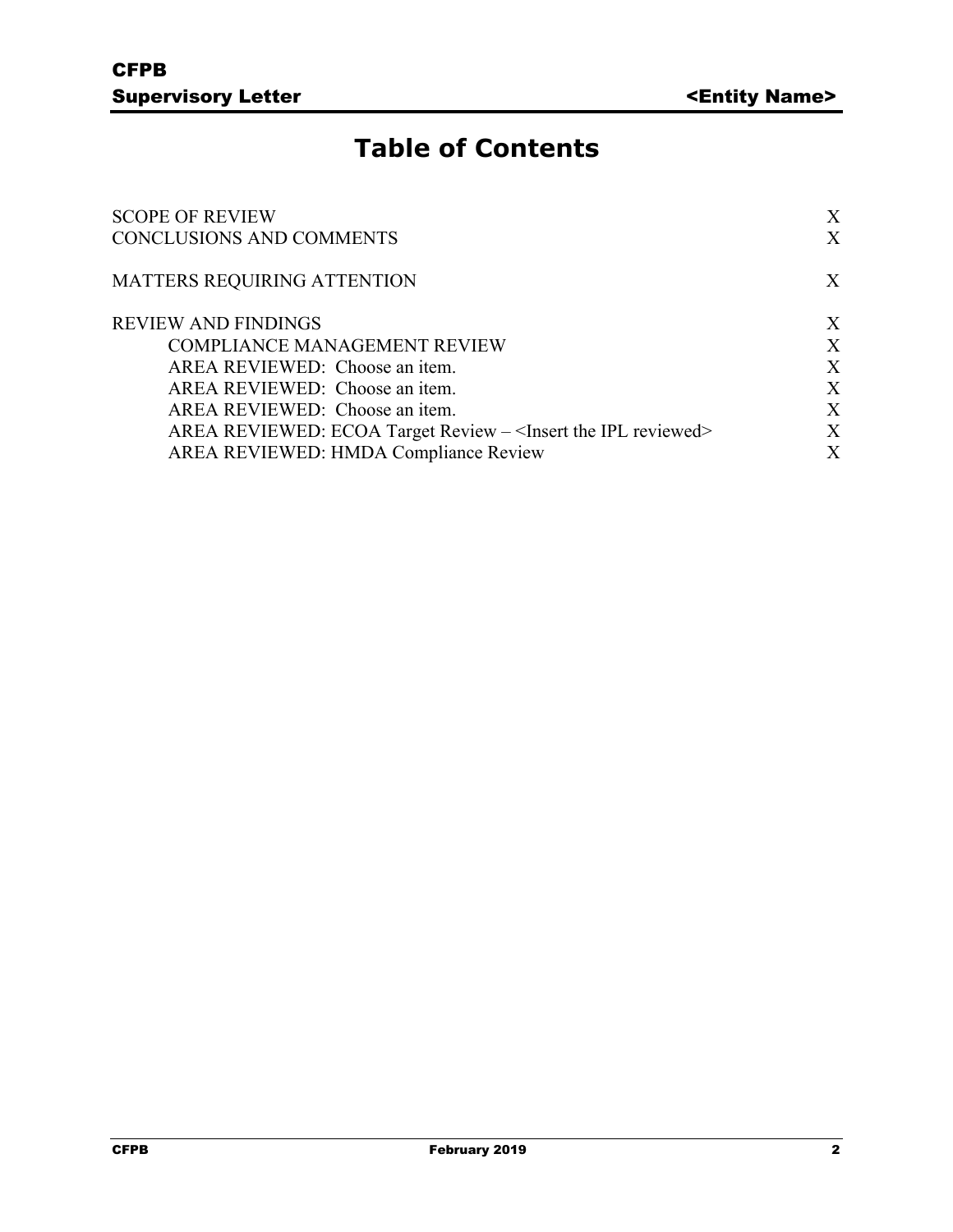### **Scope of Review**

*Use sample language below, as appropriate.* 

Consumer Financial Protection Bureau (CFPB or Bureau) examiners conducted a targeted review of <Insert entity's full name> (<Insert entity's short name>). <*Insert optional one – two sentences describing the entity's business operation and size*.> The review period for the examination was Click here to enter a date., through Click here to enter a date. <*Insert optional sentence regarding on-site start date.>* 

Examiners evaluated <(Insert entity's short name)>'s compliance management system (CMS) with respect to  $\leq$ Insert IPL if applicable. *If not applicable, end the sentence after (CMS).*>. Examiners reviewed the following CMS components:

- Board and management oversight
- Compliance program (policies and procedures, training, monitoring and/or audit, and consumer complaint response)
- Service provider oversight

Examiners used the following modules from the <Insert IPL> examination procedures found in the *CFPB Supervision and Examination Manual*:

- Module <Insert module number and title>
- Module <Insert module number and title>
- Module <Insert module number and title>

Examiners reviewed <Insert entity's short name*>*'s *<*Insert IPL(s)> activities for compliance with certain requirements of the following Federal consumer financial laws:<sup>1</sup>

- Consumer Leasing Act (CLA) Regulation M
- Electronic Fund Transfer Act (EFTA) Regulation E
- Equal Credit Opportunity Act (ECOA) Regulation B
- Fair Credit Reporting Act (FCRA) Regulation V
- Fair Debt Collection Practices Act (FDCPA)
- Home Mortgage Disclosure Act (HMDA) Regulation C
- Homeowners Protection Act (HPA)
- Privacy of Consumer Financial Information Regulation P
- Real Estate Settlement Procedures Act (RESPA) Regulation X
- Secure and Fair Enforcement for Mortgage Licensing Act (SAFE Act) Regulation G
- Truth in Lending Act  $(TILA)$  Regulation Z
- Truth in Savings Act (TISA) Regulation DD

*Include the following sentence (and footnote that includes the legal citation) only if:*

 *Examiners used the CFPB's examination procedures for Unfair, Deceptive, or Abusive Acts or Practices (UDAAP);* 

1

<sup>&</sup>lt;sup>1</sup> Federal consumer financial law is defined by Section 1002(14) of Title X of the Dodd-Frank Wall Street Reform and Consumer Protection Act of 2010 (12 USC 5481(14)).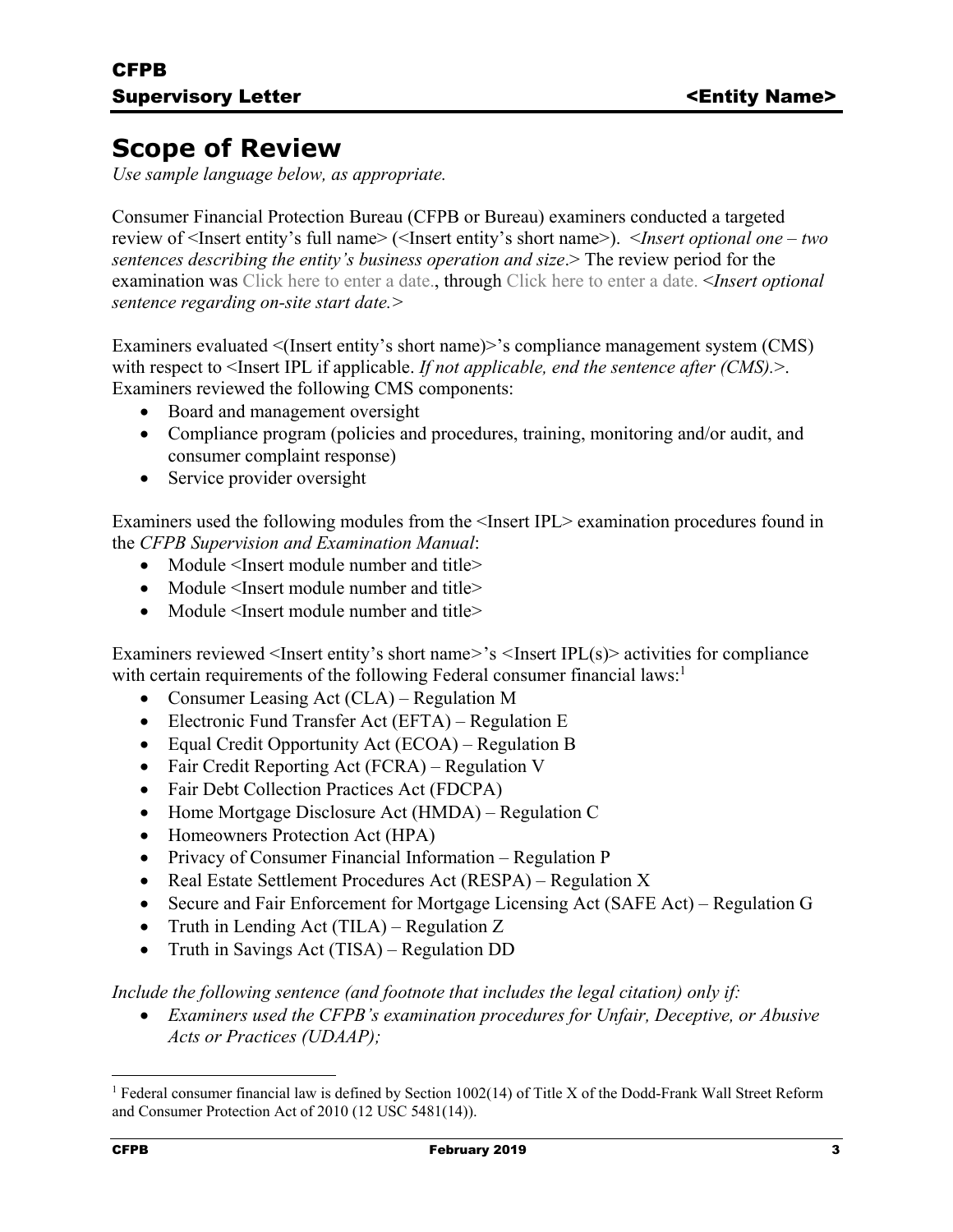- *The IPL modules reviewed specifically required a review for UDAAP; or*
- *The examiners found issues during the review that were determined to be UDAAPs.*

Examiners also reviewed whether the entity was engaging in unfair, deceptive, or abusive acts or practices (UDAAP).2

# **Conclusions and Comments**

[type]

*<If the letter contains Supervisory Recommendations, insert the following sentence after comments and conclusions related to CMS:* This letter contains Supervisory Recommendations for management to consider related to these CMS weaknesses.>

*At the end of Conclusions and Comments, use the sample language below if the CFPB will use the Enforcement process to address certain specified matters.*

<*Insert one of the following as a lead-in to the sentence:* Some of these violations *or* All of these violations>, any additional violations that might be identified in the course of investigating this conduct, and any <Insert "additional" if applicable> corrective action, including remediation, will be addressed through the Enforcement process.

/s/ EIC signature Insert typed name of EIC Examiner-in-Charge

/s/ FM signature Insert typed name of FM Field Manager

 $\overline{a}$ 2 12 USC 5531 and 5536*.*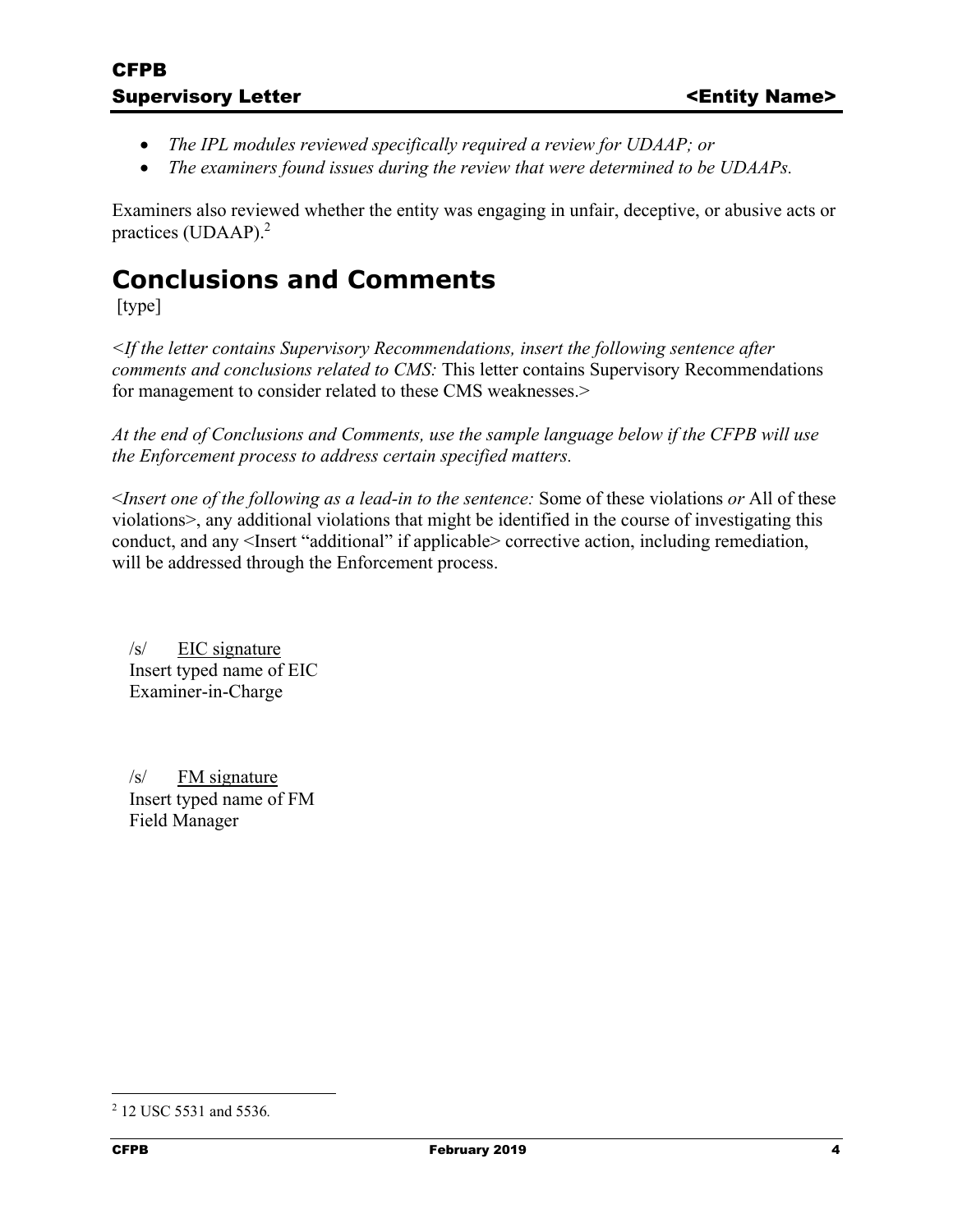### **Matters Requiring Attention (MRAs)**

*Select one of the following sentences:* 

- This Supervisory Letter includes no matters requiring attention (MRAs). OR
- The following matters requiring attention (MRAs) require a written response to the CFPB. OR

The following matter requiring attention (MRA) requires a written response to the CFPB.

**Reporting date:** <Insert # of days> calendar days from the transmittal<sup>3</sup> of this Supervisory Letter (Letter) and, every **<Insert # of days***>* calendar days thereafter until the MRA is complete, provide the CFPB progress reports on fulfilling the following MRAs. Include in the report(s) details on the steps taken to complete the MRA(s) and the results.<sup>4</sup>

### **Area Reviewed: Choose an item.**

*Insert module title, where possible.* 

1. *<*Insert MRA*>* **Completion due date: <Insert # of days>** calendar days from the transmittal of this Letter.

#### *Insert module title, where possible*

2. *<*Insert MRA*>* **Completion due date: <Insert # of days>** calendar days from the transmittal of this Letter.

### *Insert module title, where possible*

3. *<*Insert MRA*>*

**Completion due date: <Insert # of days>** calendar days from the transmittal of this Letter.

 $\overline{a}$ 

<sup>&</sup>lt;sup>3</sup> The transmittal date is the date that the CFPB emails the Supervisory Letter to the supervised entity.<br><sup>4</sup> If a reporting date falls on a weekend or holiday, the report will be considered timely on the following

<sup>&</sup>lt;sup>4</sup> If a reporting date falls on a weekend or holiday, the report will be considered timely on the following business day*.*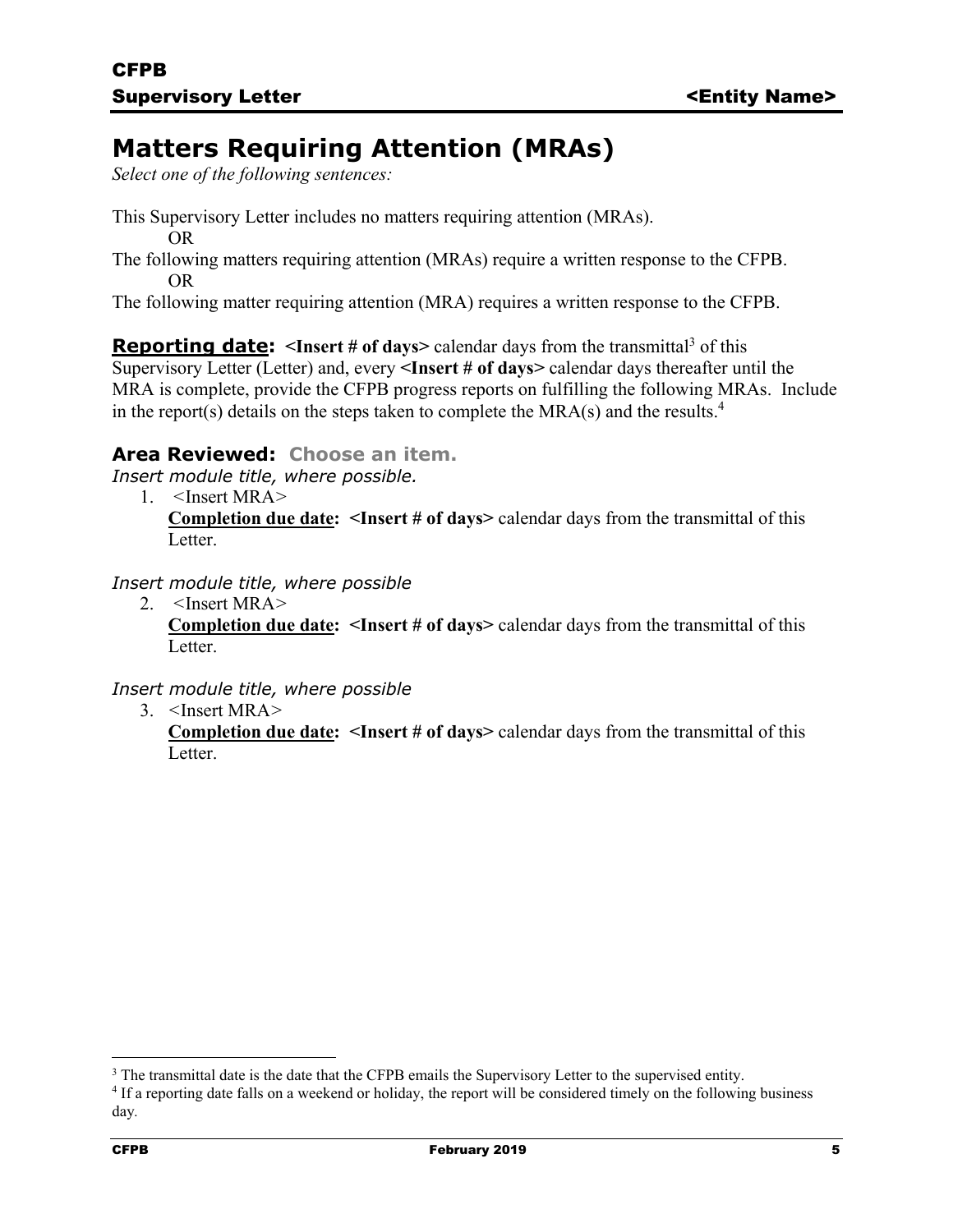### **Review and Findings**

### **Compliance Management Review**  *Conclusion*

The <Insert entity's short name*>*'s compliance management system (CMS) is Choose an item.. [type]

### *Comments and Supporting Analysis*

*Board and Management Oversight* 

The <Insert entity's short name*>*'s Board and management oversight is Choose an item.. <Insert discussion after the lead-in sentence*.>* 

*Supervisory Recommendation(s):* 

1. <Insert SR>

#### *Compliance Program*

The <Insert entity's short name*>*'s compliance program is Choose an item.. <Insert discussion after the lead-in sentence*.>* 

Policies and Procedures

The <Insert entity's short name*>*'s policies and procedures are Choose an item.. <Insert discussion after the lead-in sentence*.>* 

*Supervisory Recommendation(s):* 

1. <Insert SR>

#### **Training**

The <Insert entity's short name*>*'s training is Choose an item.. <Insert discussion after the leadin sentence*.>* 

*Supervisory Recommendation(s):*  1. <Insert SR>

#### Monitoring and/or Audit

The <Insert entity's short name*>*'s monitoring is Choose an item.. <Insert discussion after the lead-in sentence*.>* The <Insert entity's short name*>*'s audit is Choose an item.. <Insert discussion after the lead-in sentence*.>* 

*Supervisory Recommendation(s):*  1. <Insert SR>

Consumer Complaint Response

The <Insert entity's short name*>*'s consumer complaint response is Choose an item.. <Insert discussion after the lead-in sentence*.>*